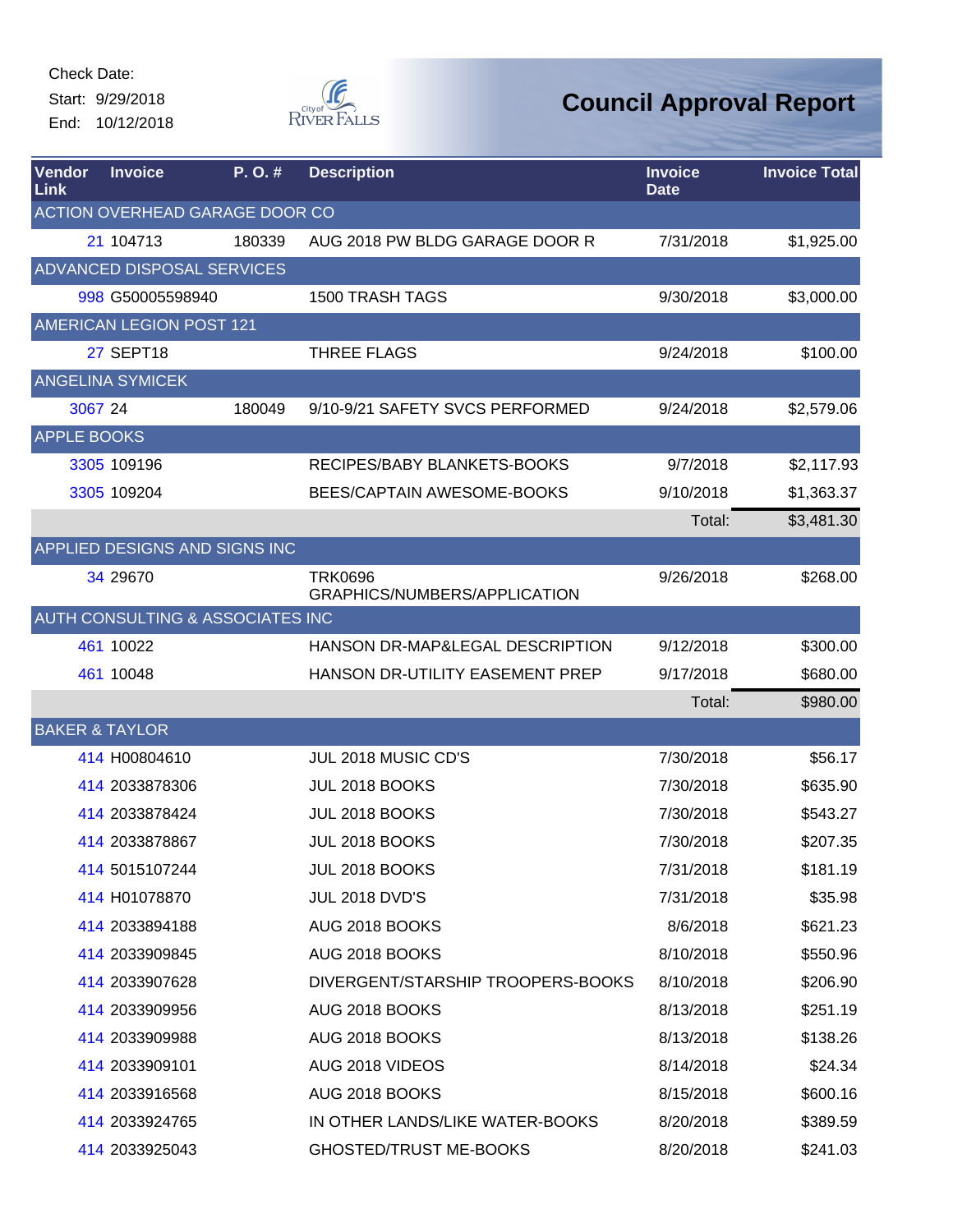Check Date: Start: 9/29/2018

End: 10/12/2018



| <b>Vendor</b><br>Link | <b>Invoice</b> | P. O. # | <b>Description</b>                     | <b>Invoice</b><br><b>Date</b> | <b>Invoice Total</b> |
|-----------------------|----------------|---------|----------------------------------------|-------------------------------|----------------------|
|                       | 414 2033928216 |         | BLACKOUT/WALKING SHADOWS-BOOKS         | 8/21/2018                     | \$116.16             |
|                       | 414 2033934011 |         | <b>GIANT DAYS/DOG MAN-BOOKS</b>        | 8/22/2018                     | \$362.02             |
|                       | 414 2033942539 |         | STUFF OF STARS/BRONZE KEY-BOOKS        | 8/25/2018                     | \$157.82             |
|                       | 414 2033942424 |         | LAKE SUCCESS/ORD PEOPLE-BOOKS          | 8/25/2018                     | \$734.74             |
|                       | 414 2033942612 |         | BERLIN/KITTEN CONST-BOOKS              | 8/27/2018                     | \$127.10             |
|                       | 414 5015147517 |         | WRITERS MARKET/FODORS-BOOKS            | 8/29/2018                     | \$44.86              |
|                       | 414 2033959142 |         | CHARMCASTER/MONSTRESS-BOOKS            | 8/31/2018                     | \$856.54             |
|                       | 414 2033959204 |         | HOLES IN SKY/CARLOS-BOOKS              | 9/1/2018                      | \$832.77             |
|                       | 414 H04594760  |         | <b>OCEANS 8 DVD</b>                    | 9/4/2018                      | \$62.61              |
|                       | 414 2033970223 |         | DONALD DUCK/MAZE RUNNER-BOOKS          | 9/6/2018                      | \$189.56             |
|                       | 414 H04946940  |         | TAG/CROWN-DVDS                         | 9/7/2018                      | \$43.18              |
|                       | 414 2033975525 |         | FOX TROT/OBAMA-BOOKS                   | 9/10/2018                     | \$409.44             |
|                       | 414 2033974359 |         | BUTTON MAN/PRESIDENT-BOOKS             | 9/10/2018                     | \$289.13             |
|                       | 414 H05052370  |         | ED HELMS-DVD                           | 9/10/2018                     | \$20.87              |
|                       | 414 2033982340 |         | SAVING WINSLOW/ERASER-BOOKS            | 9/11/2018                     | \$100.34             |
|                       | 414 H05229930  |         | JORDAN/REEVES-DVDS                     | 9/11/2018                     | \$43.16              |
|                       | 414 2033985531 |         | <b>COMEBACK KID/TROUBLE-BOOKS</b>      | 9/12/2018                     | \$207.72             |
|                       | 414 H05462880  |         | ANSEL ELGORT-DVD                       | 9/13/2018                     | \$13.67              |
|                       | 414 H05501860  |         | RACHAEL COOK-DVD                       | 9/13/2018                     | \$10.75              |
|                       | 414 H05565780  |         | AM HORROR/INSECURE-DVDS                | 9/14/2018                     | \$82.75              |
|                       | 414 2033992503 |         | NAMELESS CITY/TALON-BOOK               | 9/14/2018                     | \$56.56              |
|                       | 414 2033992627 |         | <b>HIPPIE/WAITING FOR SPRING-BOOKS</b> | 9/15/2018                     | \$364.27             |
|                       | 414 H05843170  |         | SEAGULL/GOTTI-DVDS                     | 9/18/2018                     | \$44.02              |
|                       | 414 H05890790  |         | DISTORTED-DVD                          | 9/18/2018                     | \$14.39              |
|                       | 414 2033999960 |         | EASY DEATH/CONSUMED-BOOKS              | 9/18/2018                     | \$154.51             |
|                       | 414 H06144950  |         | KID LIKE JAKE-DVD                      | 9/20/2018                     | \$12.22              |
|                       | 414 2034010181 |         | SPARK OF LIGHT/DEVILS-BOOKS            | 9/24/2018                     | \$486.57             |
|                       | 414 2034013376 |         | SQUIRM/DRY-BOOKS                       | 9/25/2018                     | \$206.22             |
|                       |                |         |                                        | Total:                        | \$10,727.47          |
| <b>BAKKE NORMAN</b>   |                |         |                                        |                               |                      |
| 17168                 |                | 180278  | <b>AUG2018 PROSECUTION SERVICES</b>    | 9/21/2018                     | \$2,000.00           |
| 1716 3                |                |         | AUG18-D.DAWALD APPEAL                  | 9/21/2018                     | \$92.50              |
| 1716 10               |                |         | <b>J.SULLIVAN APPEAL</b>               | 9/21/2018                     | \$3,907.75           |
|                       |                |         |                                        | Total:                        | \$6,000.25           |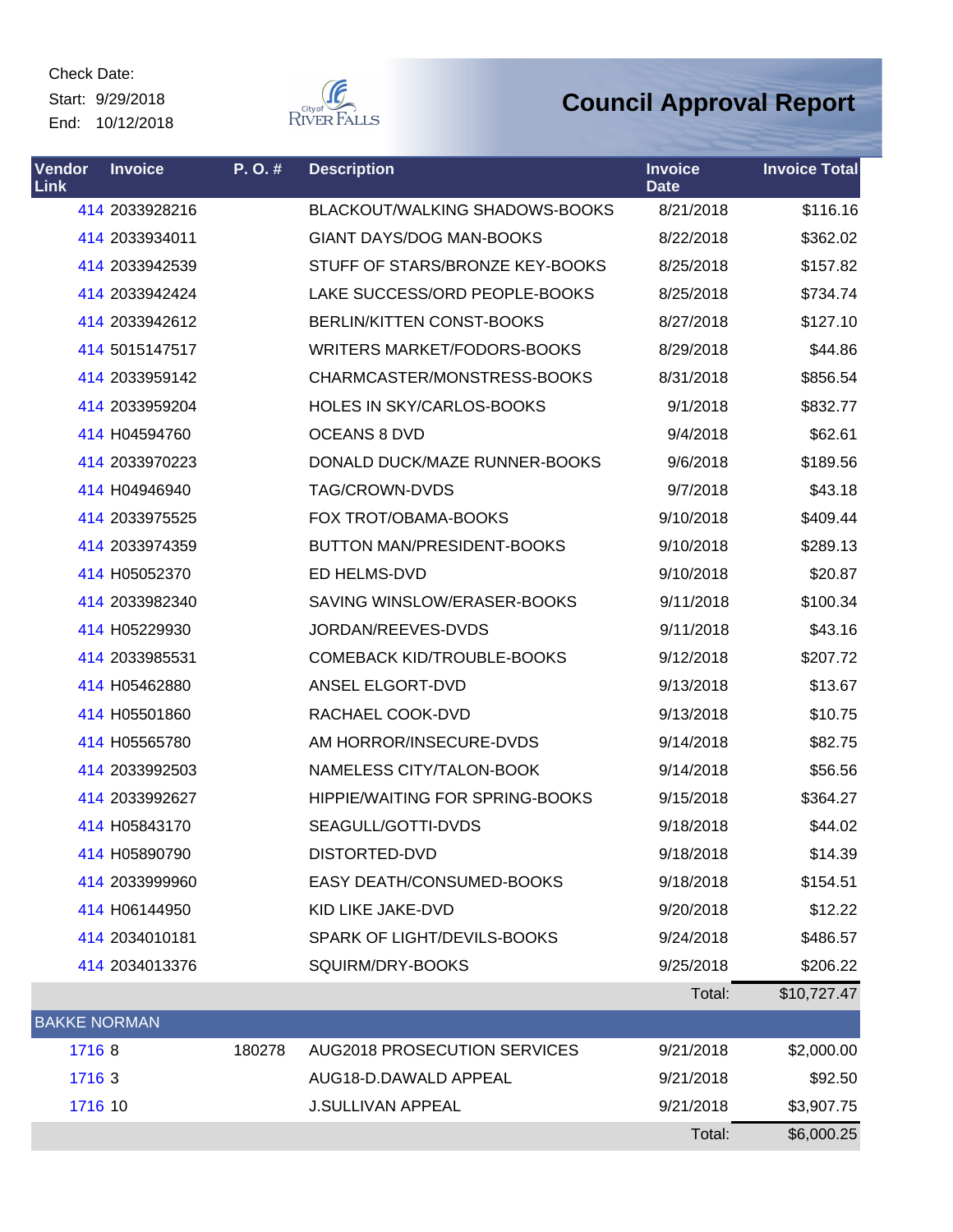Start: 9/29/2018 End: 10/12/2018



| Vendor<br>Link      | <b>Invoice</b>                          | P.O.#  | <b>Description</b>                                | <b>Invoice</b><br><b>Date</b> | <b>Invoice Total</b> |
|---------------------|-----------------------------------------|--------|---------------------------------------------------|-------------------------------|----------------------|
|                     | <b>BER-MARK EXCAVATING INC</b>          |        |                                                   |                               |                      |
|                     | 49 7597                                 | 180350 | <b>Materials for Trail Projects</b>               | 9/19/2018                     | \$2,349.00           |
|                     | <b>BIBLIOTHECA, LLC</b>                 |        |                                                   |                               |                      |
|                     | 3029 SI0043414-US                       | 180348 | 10/1/18-9/30/19 ANNUAL<br>SUPPORT&MAINTENANCE     | 8/29/2018                     | \$4,662.92           |
|                     | BORDER STATES INDUSTRIES, INC.          |        |                                                   |                               |                      |
|                     | 57 916117982                            | 180331 | AMR ELECTRIC METERS                               | 9/12/2018                     | \$1,666.00           |
|                     | 57 916127824                            | 180246 | TRIPLEYE NUT FOR ANCHORROD                        | 9/13/2018                     | \$113.04             |
|                     |                                         |        |                                                   | Total:                        | \$1,779.04           |
|                     | <b>BOUND TREE MEDICAL LLC</b>           |        |                                                   |                               |                      |
|                     | 548 62697295                            |        | UNIVERSAL VENTILATOR CIRCUIT                      | 8/29/2018                     | \$133.35             |
| <b>BRANDY HOWE</b>  |                                         |        |                                                   |                               |                      |
|                     | 2699 100718                             |        | 10/7 MADISON PER DIEM                             | 8/22/2018                     | \$136.50             |
|                     | 2699 100218                             |        | 10/2 MADISON PER DIEM                             | 10/2/2018                     | \$91.50              |
|                     |                                         |        |                                                   | Total:                        | \$228.00             |
| <b>BRYAN JENSEN</b> |                                         |        |                                                   |                               |                      |
|                     | 2779 AUG 2018<br><b>UNIFORM RMB</b>     |        | AUG 2018 UNIFORM REIMBURSEMENT<br><b>EXPENSES</b> | 9/14/2018                     | \$345.60             |
|                     | <b>CDW GOVERNMENT INC</b>               |        |                                                   |                               |                      |
|                     | 66 NVN1927                              |        | <b>TARGUS KEYBOARD</b>                            | 8/20/2018                     | \$21.36              |
|                     | <b>CENGAGE LEARNING</b>                 |        |                                                   |                               |                      |
|                     | 123 64193199                            |        | AUG 2018 BOOKS                                    | 8/2/2018                      | \$62.38              |
|                     | 123 64200921                            |        | AUG 2018 BOOKS                                    | 8/3/2018                      | \$74.22              |
|                     | 123 64282284                            |        | AUG 2018 BOOKS                                    | 8/16/2018                     | \$45.73              |
|                     | 123 64801492                            |        | FEARED/SHADOW TYRANTS-BOOKS                       | 9/5/2018                      | \$183.94             |
|                     | 123 64840745                            |        | FIRST LOVE/AMISH FAM-BOOKS                        | 9/6/2018                      | \$74.22              |
|                     | 123 65168613                            |        | BITTER TRAIL/MACCALLISTER                         | 9/19/2018                     | \$44.98              |
|                     |                                         |        |                                                   | Total:                        | \$485.47             |
|                     | <b>CENTER POINT INC</b>                 |        |                                                   |                               |                      |
|                     | 412 1608448                             |        | AUG 2018 BOOKS                                    | 8/1/2018                      | \$135.42             |
|                     | 412 1616350                             |        | FLYING AT NIGHT/RUFF JUSTICE-BOOKS                | 9/1/2018                      | \$135.42             |
|                     |                                         |        |                                                   | Total:                        | \$270.84             |
|                     | COMMUNICATION SYSTEMS INTERNATIONAL INC |        |                                                   |                               |                      |
|                     | 3520 5241                               | 180313 | SEPT18 PROC FEE-AT&T SAVINGS                      | 9/18/2018                     | \$4,020.50           |
|                     | COMPUTER INTEGRATION TECHNOLOGY         |        |                                                   |                               |                      |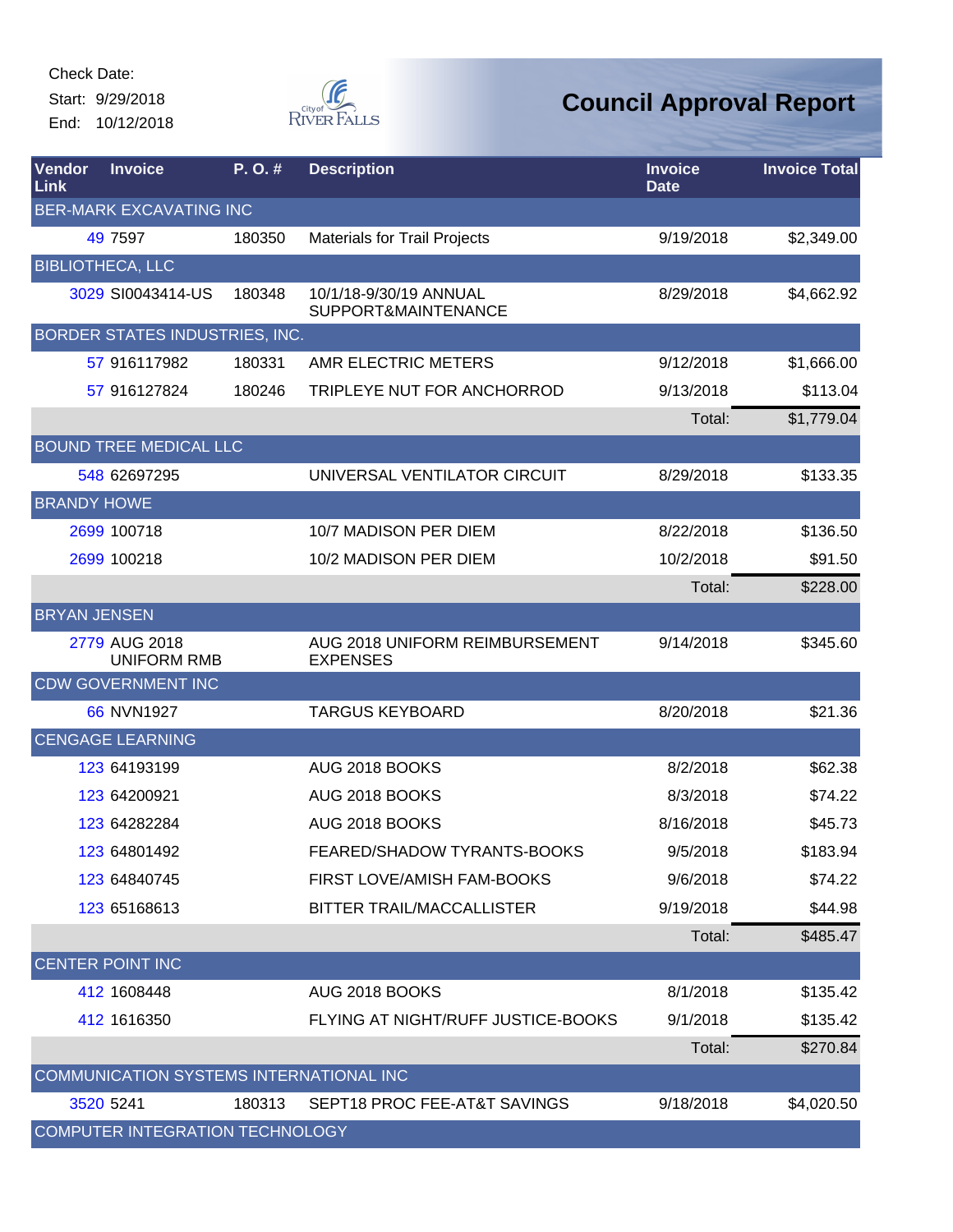Start: 9/29/2018 End: 10/12/2018



| <b>Vendor</b><br>Link     | <b>Invoice</b>                      | P.O.#  | <b>Description</b>                                     | <b>Invoice</b><br><b>Date</b> | <b>Invoice Total</b> |
|---------------------------|-------------------------------------|--------|--------------------------------------------------------|-------------------------------|----------------------|
|                           | 379 111549                          |        | <b>SSL RENEWAL-TIPSS</b>                               | 8/28/2018                     | \$75.00              |
|                           | 379 268125                          |        | <b>BRIGHTGAUGE DASHBOARD ACCESS</b>                    | 9/17/2018                     | \$100.00             |
|                           | 379 268244                          | 180027 | <b>OCT2018 Managed Services</b>                        | 9/17/2018                     | \$2,710.00           |
|                           | 379 268407                          | 180034 | Oct2018 Managed Backup of Servers                      | 9/17/2018                     | \$785.00             |
|                           |                                     |        |                                                        | Total:                        | \$3,670.00           |
| <b>CORE &amp; MAIN LP</b> |                                     |        |                                                        |                               |                      |
|                           | 134 J348551                         | 180319 | <b>WATER MAIN/SERVICE PARTS</b>                        | 8/21/2018                     | \$6,218.24           |
|                           | 134 J370093                         | 180320 | WATER MAIN MAINTENCE PARTS                             | 8/21/2018                     | \$1,232.15           |
|                           |                                     |        |                                                        | Total:                        | \$7,450.39           |
|                           | CORPORATE FLEET SERVICES, INC       |        |                                                        |                               |                      |
|                           | 2786 13320                          | 180006 | <b>OCT18-PD Leased Inv Vehicles</b>                    | 9/27/2018                     | \$1,135.14           |
|                           | <b>CRANE ENGINEERING SALES INC</b>  |        |                                                        |                               |                      |
|                           | 78 339382-00                        | 180124 | REPLACEMENT FOR INFLUENT JWC G                         | 8/28/2018                     | \$22,211.00          |
|                           | CRESCENT ELECTRIC SUPPLY CO         |        |                                                        |                               |                      |
|                           | 80 S505517383.00 180315<br>1        |        | <b>2018 MINOR MATERIALS</b>                            | 8/29/2018                     | \$1,706.92           |
|                           | <b>CRYSTEEL TRUCK EQUIPMENT INC</b> |        |                                                        |                               |                      |
|                           | 1671 F42403                         | 180296 | AUG 2018 Boss Plow DXT                                 | 8/9/2018                      | \$7,961.50           |
|                           | DARRELL'S SEPTIC SERVICE INC        |        |                                                        |                               |                      |
|                           | 85 27029                            | 180079 | AUG 2018 PORTA POTTY RENTAL<br>HOFFMAN/DRY RUN PARKS   | 8/31/2018                     | \$325.00             |
|                           | 85 27056                            |        | AUG 2018 WHITETAIL RESTROOM<br><b>CLEANING</b>         | 8/31/2018                     | \$45.00              |
|                           |                                     |        |                                                        | Total:                        | \$370.00             |
|                           | <b>DAVID HOLODNACK</b>              |        |                                                        |                               |                      |
|                           | 2573 2018TOOL                       |        | 2018 TOOL ALLOWANCE                                    | 9/27/2018                     | \$300.00             |
|                           | DEARREADER.COM                      |        |                                                        |                               |                      |
|                           | 656 32949                           |        | 9/1/18-8/31/19 ONLINE BOOK CLUB<br><b>SUBSCRIPTION</b> | 8/15/2018                     | \$475.00             |
|                           | DELTA DENTAL OF WISCONISN INC       |        |                                                        |                               |                      |
|                           | 2572 1216788 OCT<br>2018            |        | OCTOBER 2018 RETIREE VISION                            | 9/26/2018                     | \$12.42              |
|                           | 2572 1216787 OCT<br>2018            |        | OCT 2018 VISION                                        | 9/26/2018                     | \$563.16             |
|                           |                                     |        |                                                        | Total:                        | \$575.58             |
| <b>DEMCO INC</b>          |                                     |        |                                                        |                               |                      |
|                           | 577 6446829                         |        | STICKERS/BOOKMARKS                                     | 9/7/2018                      | \$88.41              |
| <b>EBSCO</b>              |                                     |        |                                                        |                               |                      |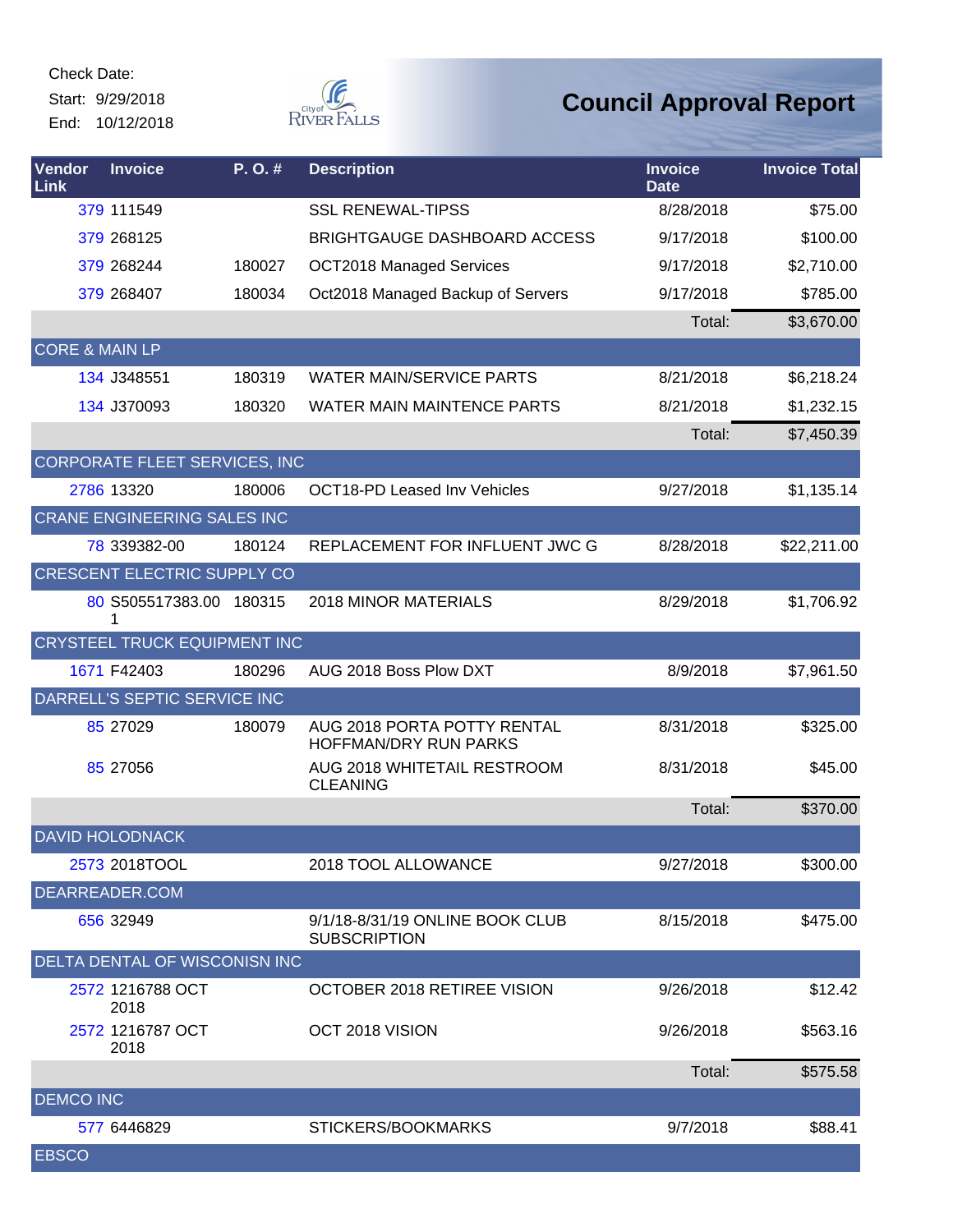Start: 9/29/2018 End: 10/12/2018



| Vendor<br>Link | <b>Invoice</b>                     | P.O.#  | <b>Description</b>                                        | <b>Invoice</b><br><b>Date</b> | <b>Invoice Total</b> |
|----------------|------------------------------------|--------|-----------------------------------------------------------|-------------------------------|----------------------|
|                | 853 1900638                        |        | AUG 2018 NADA OFFICIAL OLDER USED<br><b>CAR GUIDE</b>     | 8/13/2018                     | \$5.50               |
|                | 853 1901252                        |        | <b>BIG RIVER/WI STATE JOURNAL</b>                         | 9/13/2018                     | \$222.20             |
|                |                                    |        |                                                           | Total:                        | \$227.70             |
|                | ELLEFSON, ANDREA                   |        |                                                           |                               |                      |
|                | 3562 092418                        |        | REIMBURSE-CHEESE CURDS/OPEN HOUSE                         | 9/24/2018                     | \$138.24             |
|                | <b>ELSTER SOLUTIONS CORP</b>       |        |                                                           |                               |                      |
|                | 1536 9000085874                    | 180284 | <b>ELECTRIC METERS - COMMERICAL</b>                       | 9/21/2018                     | \$1,760.00           |
|                | 1536 9000085903                    | 180284 | ELECTRIC METERS - COMMERICAL                              | 9/24/2018                     | \$2,456.00           |
|                | 1536 9000085902                    | 180284 | <b>ELECTRIC METERS - COMMERICAL</b>                       | 9/24/2018                     | \$3,684.00           |
|                | 1536 9000085904                    | 180284 | ELECTRIC METERS - COMMERICAL                              | 9/24/2018                     | \$307.00             |
|                | 1536 9000085954                    | 180284 | ELECTRIC METERS-COMMERCIAL                                | 9/25/2018                     | \$368.00             |
|                | 1536 9000085953                    | 180284 | ELECTRIC METERS - COMMERICAL                              | 9/25/2018                     | \$30,700.00          |
|                |                                    |        |                                                           | Total:                        | \$39,275.00          |
|                | EO JOHNSON CO. INC                 |        |                                                           |                               |                      |
|                | 98 23082657                        |        | AUG 2018 RICOH MP C4504 COPIER                            | 7/27/2018                     | \$125.74             |
|                | 98 23200218                        |        | SEPT18-MULTIXPRESS X7400LX COPIER                         | 8/17/2018                     | \$109.52             |
|                | 98 23253270                        |        | <b>AUG-RICOH MPC4504 COPIER</b>                           | 8/27/2018                     | \$125.74             |
|                | 98 23381359                        |        | SEP 2018 / OCT 2018 INVOICE PAYMENTS                      | 9/18/2018                     | \$219.14             |
|                | 98 23437062                        |        | SEPT18-RICOH MP C4504 COPIER                              | 9/26/2018                     | \$125.74             |
|                |                                    |        |                                                           | Total:                        | \$705.88             |
|                | <b>ESS BROTHERS &amp; SONS INC</b> |        |                                                           |                               |                      |
|                | 107 YY4581                         | 180354 | SANITARY MANHOLE/STORMSEWER<br><b>MANHOLES</b>            | 7/13/2018                     | \$10,739.00          |
|                | 107 YY4729                         | 180354 | SANITARY MANHOLE/STORMSEWER<br><b>MANHOLES</b>            | 7/17/2018                     | \$3,227.00           |
|                | 107 YY4752                         | 180354 | SANITARY MANHOLE/STORMSEWER<br><b>MANHOLES</b>            | 7/18/2018                     | \$1,465.00           |
|                | 107 YY5612                         | 180354 | SANITARY MANHOLE/STORMSEWER<br><b>MANHOLES</b>            | 8/6/2018                      | \$734.00             |
|                |                                    |        |                                                           | Total:                        | \$16,165.00          |
|                | <b>EXPRESS PERSONNEL SERVICES</b>  |        |                                                           |                               |                      |
|                | 109 20918620                       | 180170 | Seasonal Staff-Public Works 128hrs wk end 7-<br>$22 - 18$ | 7/25/2018                     | \$2,364.32           |
|                | 109 20954467                       | 180170 | Seasonal Staff-Public Works 160hrs wk end 7-<br>29-18     | 8/1/2018                      | \$3,026.35           |
|                | 109 20954466                       | 180241 | TEMP PD EMPLOYEE WK END 7-29-18 40hrs                     | 8/1/2018                      | \$876.00             |
|                | 109 20954468                       | 180170 | Seasonal Staff-Public Works 156hrs Wk end 7-<br>29-18     | 8/1/2018                      | \$2,960.88           |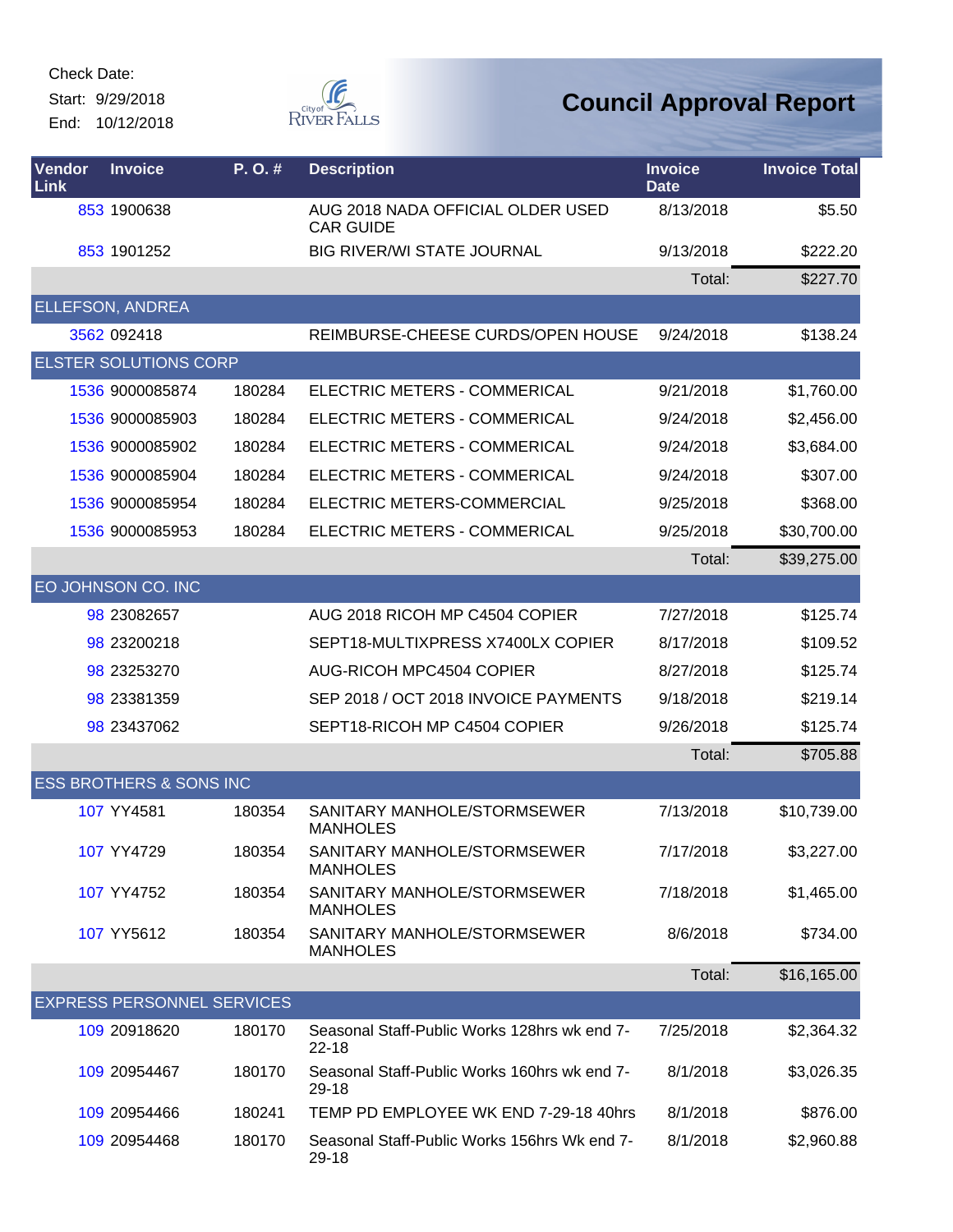Start: 9/29/2018

End: 10/12/2018



| Vendor<br>Link      | <b>Invoice</b>                       | P.O.#  | <b>Description</b>                                         | <b>Invoice</b><br><b>Date</b> | <b>Invoice Total</b> |
|---------------------|--------------------------------------|--------|------------------------------------------------------------|-------------------------------|----------------------|
|                     | 109 20954469                         | 180190 | Water/WasteWater 32hrs TRIXMANN TMP wk<br>end 7-29-18      | 8/1/2018                      | \$607.04             |
|                     | 109 21052241                         | 180170 | Seasonal Staff-Public Works 97hrs wk end 8-19<br>-18       | 8/21/2018                     | \$1,841.06           |
|                     | 109 21052240                         | 180170 | Seasonal Staff-Public Works 72hrs wk end 8-19<br>-18       | 8/21/2018                     | \$1,342.88           |
|                     | 109 21086403                         | 180170 | Seasonal Staff-Public Works 72.5hrs wk end 8-<br>$26 - 18$ | 8/28/2018                     | \$1,355.64           |
|                     | 109 21086404                         | 180170 | Seasonal Staff-Public Works 94hrs wk end 8-26<br>$-18$     | 8/28/2018                     | \$1,828.48           |
|                     | 109 21119361                         | 180241 | TEMP PD EMPLOYEE WK END 9-2-18 40hrs                       | 9/4/2018                      | \$876.00             |
|                     | 109 21119362                         | 180170 | Seasonal Staff-Public Works 33.50hrs wk end 9<br>$-2 - 18$ | 9/4/2018                      | \$626.58             |
|                     | 109 21119363                         | 180170 | Seasonal Staff-Public Works 116.5hrs wk end 9<br>$-2 - 18$ | 9/4/2018                      | \$2,211.17           |
|                     | 109 21158955                         | 180170 | 11.85HRS-WKEND 9/9/18-Seasonal Staff-PW                    | 9/11/2018                     | \$216.68             |
|                     | 109 21193310                         | 180170 | Seasonal Staff-Public Works 15.95hrs wk end 9<br>-16       | 9/18/2018                     | \$290.23             |
|                     | 109 21226156                         | 180170 | WK END 9/23-18.75 HRS-PW SEASONAL                          | 9/25/2018                     | \$343.37             |
|                     |                                      |        |                                                            | Total:                        | \$20,766.68          |
|                     | <b>FBG SERVICE CORPORATION</b>       |        |                                                            |                               |                      |
|                     | 364 830751                           | 180043 | AUG 2018 AMBULANCE CLEANING                                | 8/29/2018                     | \$172.00             |
|                     | 364 831069                           | 180043 | AUG 2018 MONTHLY FACILITIES CLEANING                       | 8/31/2018                     | \$4,866.00           |
|                     |                                      |        |                                                            | Total:                        | \$5,038.00           |
|                     | FORUM COMMUNICATION CO               |        |                                                            |                               |                      |
|                     | 234 2022103                          |        | ABANDONED VEHICLES FOR SALE                                | 8/31/2018                     | \$79.08              |
|                     | <b>GENERAL COMMUNICATIONS INC</b>    |        |                                                            |                               |                      |
|                     | 126 258474                           | 180325 | Radio/Equp for New Squad                                   | 8/10/2018                     | \$3,443.36           |
|                     | <b>GENERAL SPRINKLER CORPORATION</b> |        |                                                            |                               |                      |
|                     | 1147 30911                           | 180329 | 5 YR INTERNAL INSP-LIBRARY/PW                              | 9/13/2018                     | \$1,270.00           |
|                     | 1147 30915                           | 180329 | 2018 Annual Fire Sprinkler Maint-<br>LIBRARY/CH/PW         | 9/13/2018                     | \$1,500.00           |
|                     |                                      |        |                                                            | Total:                        | \$2,770.00           |
|                     | HARMON CONCRETE & CONSTRUCTION INC   |        |                                                            |                               |                      |
|                     | <b>3401 PAYREQ1</b>                  | 180239 | PAYREQ1-2018 Curb, Sidewalk, Storm Str                     | 9/25/2018                     | \$121,931.79         |
| <b>HARRIS, LUKE</b> |                                      |        |                                                            |                               |                      |
|                     | 1900 100718                          |        | 10/7 PLOVER PER DIEM                                       | 8/13/2018                     | \$302.50             |
| <b>HAWKINS INC</b>  |                                      |        |                                                            |                               |                      |
|                     | 133 4366073                          | 180056 | SEPT18 WATER DEPT - CHEMICALS                              | 9/18/2018                     | \$3,742.27           |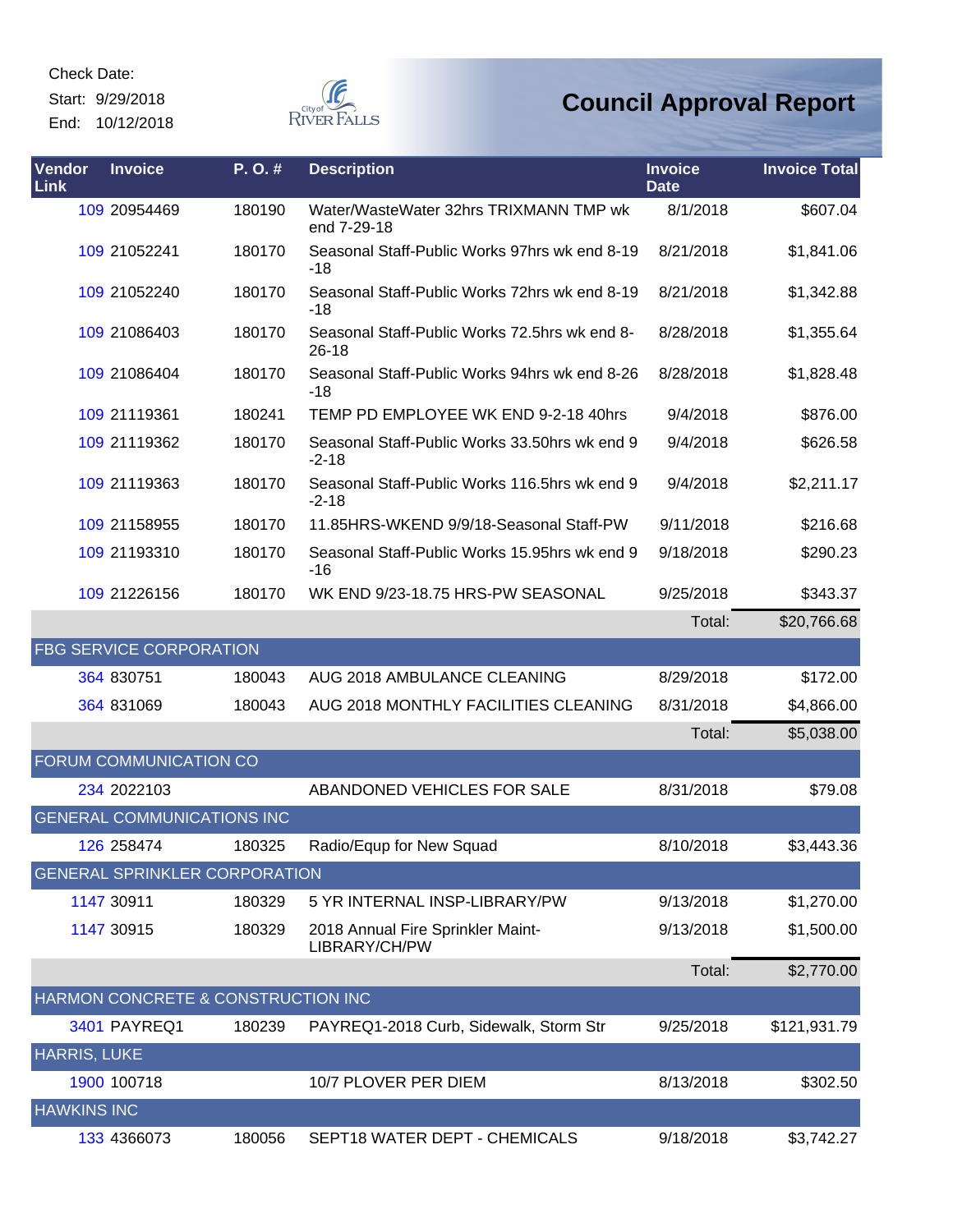Start: 9/29/2018 End: 10/12/2018



| Vendor<br>Link | <b>Invoice</b>               | P.O.#  | <b>Description</b>                               | <b>Invoice</b><br><b>Date</b> | <b>Invoice Total</b> |
|----------------|------------------------------|--------|--------------------------------------------------|-------------------------------|----------------------|
|                | <b>HEALTH PARTNERS</b>       |        |                                                  |                               |                      |
|                | 356 83979949 OCT<br>2018     |        | OCT 2018 HEALTH/DENTAL                           | 9/26/2018                     | \$165,054.94         |
| HF GROUP LLC   |                              |        |                                                  |                               |                      |
|                | 3565 239505                  |        | 20 BOOKS                                         | 8/17/2018                     | \$280.00             |
|                | HOISINGTON KOEGLER GROUP INC |        |                                                  |                               |                      |
|                | 1261 018-019-5               | 180191 | AUG18-Phase 2 Kinni Corridor Plan                | 9/9/2018                      | \$12,007.13          |
|                | HUDSON FORD MERCURY LLC      |        |                                                  |                               |                      |
|                | 144 SEPT2018                 | 180351 | Ambulance-New Ford Interceptor Utility           | 9/28/2018                     | \$28,049.00          |
|                | HUEBSCH LAUNDRY COMPANY      |        |                                                  |                               |                      |
|                | 146 4099453                  |        | <b>C.RALEIGH-JACKET</b>                          | 6/27/2018                     | \$25.42              |
|                | 146 4103847                  |        | C.RALEIGH-POLO                                   | 7/4/2018                      | \$24.58              |
|                | 146 4103851                  |        | <b>J.BERGSTROM-LOGO SHIRT</b>                    | 7/4/2018                      | \$29.50              |
|                | 146 4113225                  |        | CREDIT-B.JOHNSON POLO-WRONG LOGO<br><b>COLOR</b> | 7/19/2018                     | $-$16.98$            |
|                | 146 4119804                  | 180091 | 8/1-Rug service for WWTP                         | 8/1/2018                      | \$72.02              |
|                | 146 4124050                  |        | 8-8-18 LIB BRUSHMATS                             | 8/8/2018                      | \$70.12              |
|                | 146 4127341                  | 180048 | 8-15-18 HUEBSCH PW UNIFORMS                      | 8/15/2018                     | \$141.02             |
|                | 146 4127959                  |        | 8-15-18 PD BLDG BRUSHMATS                        | 8/15/2018                     | \$55.59              |
|                | 146 4127973                  | 180091 | 8/15 Rug service for WWTP                        | 8/15/2018                     | \$64.74              |
|                | 146 4131112                  | 180048 | 8-22-18 HUEBSCH PW UNIFORMS                      | 8/22/2018                     | \$141.02             |
|                | 146 4131893                  |        | S.SIMPSON-POLO/SHIRT                             | 8/22/2018                     | \$48.48              |
|                | 146 4131113                  | 180047 | 8/22/18 WWTP UNIFORMS                            | 8/22/2018                     | \$45.85              |
|                | 146 4133801                  |        | AUG 2018 LIB C ZROSTLIK ORDER                    | 8/29/2018                     | \$42.90              |
|                | 146 4135847                  | 180048 | 8-29-18 HUEBSCH PW UNIFORMS                      | 8/29/2018                     | \$137.37             |
|                | 146 4136484                  | 180091 | 8/29 Rug service for WWTP                        | 8/29/2018                     | \$72.02              |
|                | 146 4137480                  |        | <b>B.JOHNSON-POLO</b>                            | 8/29/2018                     | \$16.98              |
|                | 146 4137478                  |        | Z.REGNIER-JACKET                                 | 8/29/2018                     | \$50.00              |
|                | 146 4140125                  | 180041 | SEPT2018 HUEBSCH ELECTRIC UNIFORMS               | 9/5/2018                      | \$250.59             |
|                | 146 4140126                  | 180046 | SEPT2018 HUEBSCH WATER UNIFORMS                  | 9/5/2018                      | \$37.77              |
|                | 146 4140127                  | 180048 | SEPT2018 HUEBSCH PW UNIFORMS                     | 9/5/2018                      | \$136.20             |
|                | 146 4140128                  | 180047 | SEPT2018 HUEBSCH WWTP UNIFORMS                   | 9/5/2018                      | \$44.74              |
|                | 146 4140784                  |        | 9/05 LIBRARY MATS                                | 9/5/2018                      | \$70.12              |
|                | 146 4137477                  |        | L.NELSON-JACKET                                  | 9/5/2018                      | \$25.42              |
|                | 146 4144011                  | 180048 | SEPT2018 HUEBSCH PW UNIFORMS                     | 9/12/2018                     | \$136.20             |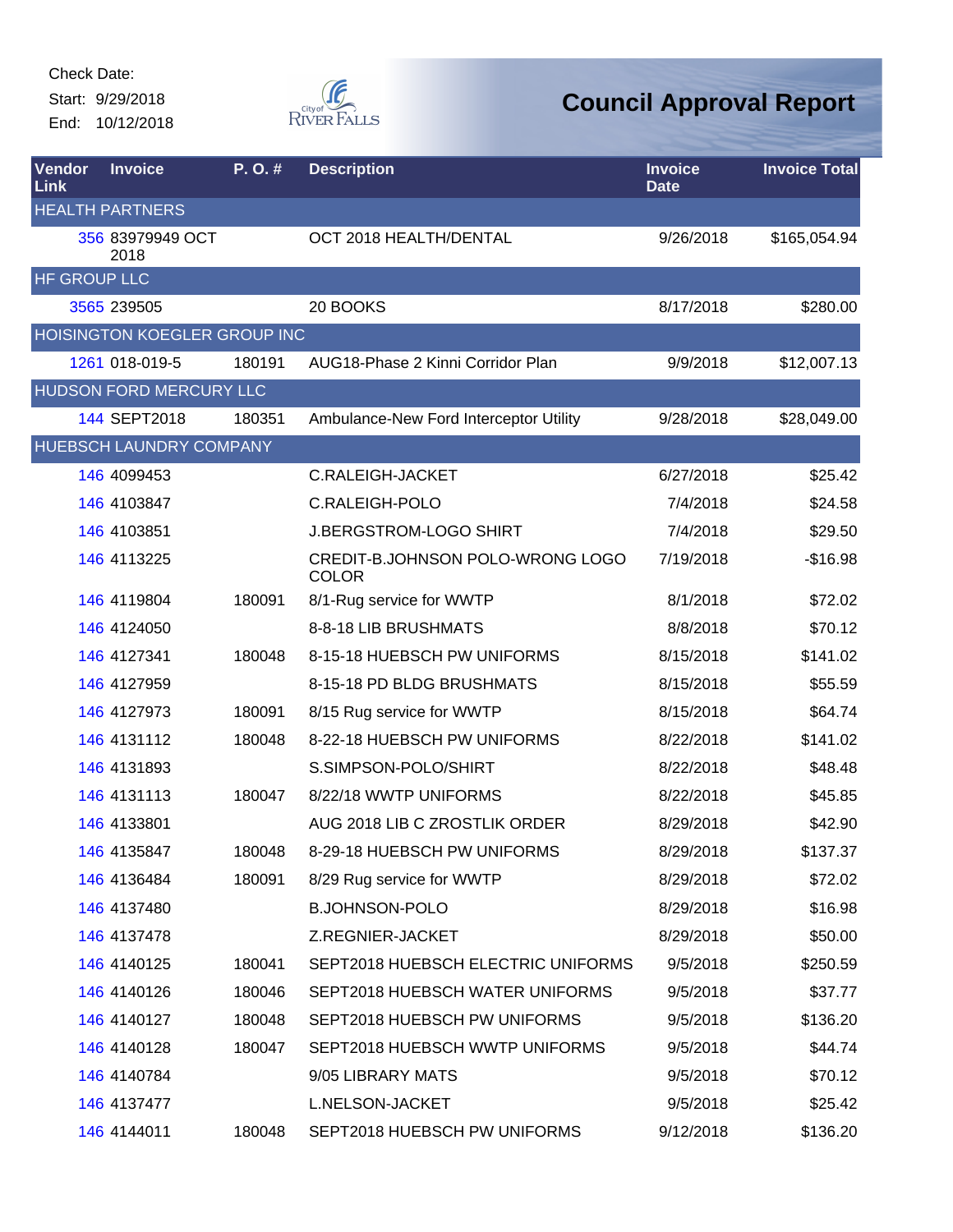Start: 9/29/2018 End: 10/12/2018



| <b>Vendor</b><br><b>Link</b> | <b>Invoice</b>                | P.O.#  | <b>Description</b>                 | <b>Invoice</b><br><b>Date</b> | <b>Invoice Total</b> |
|------------------------------|-------------------------------|--------|------------------------------------|-------------------------------|----------------------|
|                              | 146 4144012                   | 180047 | SEPT2018 HUEBSCH WWTP UNIFORMS     | 9/12/2018                     | \$44.74              |
|                              | 146 4144009                   | 180041 | SEPT2018 HUEBSCH ELECTRIC UNIFORMS | 9/12/2018                     | \$250.59             |
|                              | 146 4144010                   | 180046 | SEPT2018 HUEBSCH WATER UNIFORMS    | 9/12/2018                     | \$37.77              |
|                              | 146 4144663                   |        | 9/12/18 CH BRUSHMATS               | 9/12/2018                     | \$56.92              |
|                              | 146 4144651                   |        | 9/12/18 PD BRUSHMATS               | 9/12/2018                     | \$55.59              |
|                              | 146 4144656                   |        | 9/12/18 LINEN/SOAP/MATS            | 9/12/2018                     | \$35.40              |
|                              | 146 4144665                   | 180091 | 9/12/18 Rug service for WWTP       | 9/12/2018                     | \$64.74              |
|                              | 146 4143822                   |        | POLO SHIRTS FOR COMMON COUNCIL     | 9/12/2018                     | \$173.90             |
|                              | 146 4143824                   |        | W.TOKHEIM-POLOS                    | 9/12/2018                     | \$40.48              |
|                              | 146 4143821                   |        | L.NELSON-POLO                      | 9/12/2018                     | \$24.58              |
|                              | 146 4147894                   | 180041 | 9/19/18 HUEBSCH ELECTRIC UNIFORMS  | 9/19/2018                     | \$250.59             |
|                              | 146 4147895                   | 180046 | 9/19/18 HUEBSCH WATER UNIFORMS     | 9/19/2018                     | \$37.77              |
|                              | 146 4147896                   | 180048 | 9/19/18 HUEBSCH PW UNIFORMS        | 9/19/2018                     | \$123.36             |
|                              | 146 4147897                   | 180047 | 9/19/18 HUEBSCH WWTP UNIFORMS      | 9/19/2018                     | \$44.74              |
|                              | 146 4151791                   | 180047 | 9/26 UNIFORMS                      | 9/26/2018                     | \$44.74              |
|                              | 146 4151790                   | 180048 | 9/26 PW UNIFORMS                   | 9/26/2018                     | \$123.36             |
|                              | 146 4152454                   | 180091 | 9/26/18-Rug service for WWTP       | 9/26/2018                     | \$72.02              |
|                              | 146 4151789                   | 180046 | 9/26/18-WATER UNIFORMS             | 9/26/2018                     | \$37.77              |
|                              | 146 4151788                   | 180041 | 9/26/18-ELECTRIC UNIFORMS          | 9/26/2018                     | \$250.59             |
|                              | 146 4152445                   |        | 9/26 PW BLDG LINENS/MATS           | 9/26/2018                     | \$40.50              |
|                              |                               |        |                                    | Total:                        | \$3,531.82           |
|                              | HUMANE SOCIETY OF GOODHUE     |        |                                    |                               |                      |
|                              | 737 812                       |        | 8/29/18 CAT BROUGHT IN             | 9/19/2018                     | \$60.00              |
| <b>INFOSEND INC</b>          |                               |        |                                    |                               |                      |
|                              | 150 141670                    | 180071 | AUG18 RFMU MONTHLY STMT SVC        | 8/31/2018                     | \$3,191.52           |
| <b>INGLI AUTO INC</b>        |                               |        |                                    |                               |                      |
|                              | 354 53632                     |        | AUG 2018 SNOW REMOVAL POLY         | 8/8/2018                      | \$175.18             |
|                              | 354 53644                     |        | POLY DEFLECTOR KIT                 | 8/24/2018                     | \$159.90             |
|                              |                               |        |                                    | Total:                        | \$335.08             |
|                              | <b>INVISION SERVICES, LLC</b> |        |                                    |                               |                      |
|                              | 3312 6901                     | 180151 | 2018 Pavement Markings             | 7/31/2018                     | \$7,500.00           |
|                              | 3312 6845                     | 180151 | 2018 PAINTED CURBING               | 8/28/2018                     | \$1,825.00           |
|                              |                               |        |                                    | Total:                        | \$9,325.00           |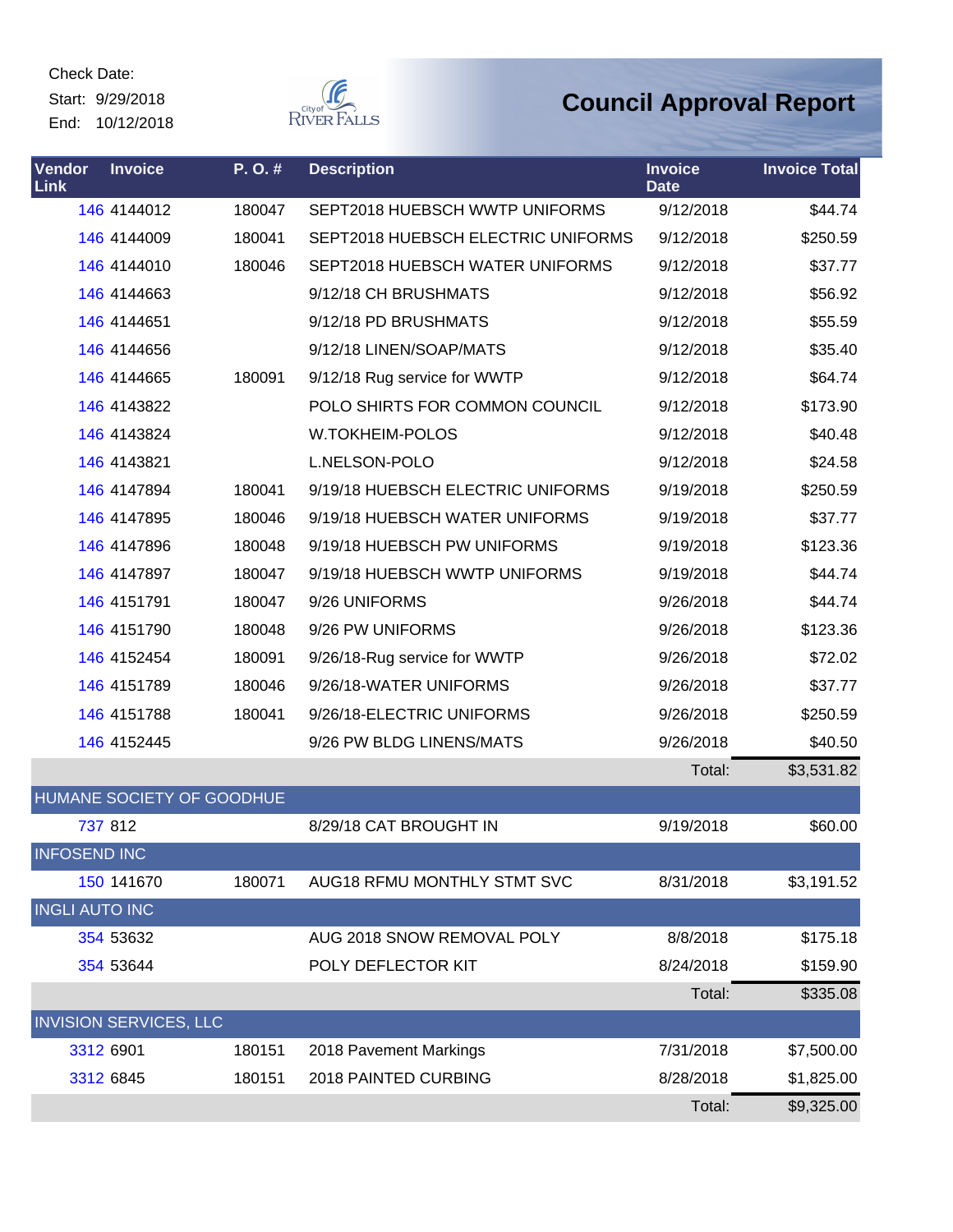Start: 9/29/2018 End: 10/12/2018



| Vendor<br>Link           | <b>Invoice</b>                          | P.O.#  | <b>Description</b>                                          | <b>Invoice</b><br><b>Date</b> | <b>Invoice Total</b> |
|--------------------------|-----------------------------------------|--------|-------------------------------------------------------------|-------------------------------|----------------------|
| <b>J&amp;J GIS LLC</b>   |                                         |        |                                                             |                               |                      |
|                          | 651 SEPT18                              | 180072 | <b>SEPT18 GIS SERVICES</b>                                  | 9/30/2018                     | \$1,170.00           |
| <b>JDS &amp; WMK INC</b> |                                         |        |                                                             |                               |                      |
|                          | 1721 104713                             | 180346 | PW-ANNUAL FIRE DOOR CHECK                                   | 7/31/2018                     | \$1,925.00           |
| JENSEN, PAUL             |                                         |        |                                                             |                               |                      |
|                          | 1762 100918                             |        | 10/9 WI DELLS PER DIEM                                      | 9/27/2018                     | \$75.50              |
| <b>JOBSHQ</b>            |                                         |        |                                                             |                               |                      |
|                          | 162 2021424                             |        | OPEN POSITON-DEPUTY CLERK                                   | 8/31/2018                     | \$52.85              |
| <b>KILLIAN, JOE</b>      |                                         |        |                                                             |                               |                      |
|                          | 1196 2018 SFTY<br><b>FTWR RMBRS</b>     |        | 2018 SAFETY FOOTWEAR<br><b>REIMBURSEMENT</b>                | 8/22/2018                     | \$150.00             |
|                          | KRAUSE POWER ENGINEERING LLC            |        |                                                             |                               |                      |
|                          | 171 091818                              |        | <b>AUG/SEPT NORTH SUB SCADA</b>                             | 9/18/2018                     | \$622.18             |
|                          | LIBRARY PAYMENTS AND REFUNDS            |        |                                                             |                               |                      |
|                          | 995500 3942500234094<br>5               |        | 8-24-18 RFND LOST LIB MATERIALS THE<br><b>ROSIE PROJECT</b> | 8/24/2018                     | \$36.95              |
|                          | LINCOLN NATIONAL LIFE INSURANCE COMPANY |        |                                                             |                               |                      |
|                          | 3066 3750692941<br><b>OCT 2018</b>      |        | OCT 2018 LIFE/AD&D/LTD                                      | 10/1/2018                     | \$4,806.63           |
|                          | 3066 3750695381<br><b>OCT 2018</b>      |        | OCT 2018 ADDITIONAL AD&D                                    | 10/1/2018                     | \$239.55             |
|                          |                                         |        |                                                             | Total:                        | \$5,046.18           |
|                          | <b>LOFFLER COMPANIES INC</b>            |        |                                                             |                               |                      |
|                          | 182 23376551                            |        | SEP 2018 AMB STNDRD PYMT                                    | 9/18/2018                     | \$123.00             |
|                          | 182 23436026                            |        | OCT18 FD KONICA MINOLTA                                     | 9/26/2018                     | \$216.00             |
|                          | 182 23436027                            |        | 8/8-9/10 ADMIN-KONICA MINOLTA COPIER                        | 9/26/2018                     | \$316.78             |
|                          |                                         |        |                                                             | Total:                        | \$655.78             |
| LUCERO, BUDDY            |                                         |        |                                                             |                               |                      |
|                          | 861 100718                              |        | <b>MADISON TRAVEL PER DIEM</b>                              | 9/25/2018                     | \$443.10             |
|                          | MEI MEI'S COOKIES & CREAMERY LLC        |        |                                                             |                               |                      |
| 3022 53                  |                                         |        | <b>LIBRARY-7 BOX LUNCHES</b>                                | 8/21/2018                     | \$77.00              |
|                          | METERING & TECHNOLOGY SOLUTIONS         |        |                                                             |                               |                      |
|                          | 451 12620                               | 180322 | SEPT18-WATER METERS                                         | 9/19/2018                     | \$6,307.25           |
|                          | <b>MICHAEL A SLETNER</b>                |        |                                                             |                               |                      |
|                          | 3133 2027                               | 180330 | LIBRARY-WINDOW CLEANING/INSIDE&OUT                          | 9/4/2018                      | \$1,100.00           |
|                          | 3133 2026                               | 180326 | CH WINDOW CLEANING/INSIDE&OUT                               | 9/7/2018                      | \$1,600.00           |
|                          |                                         |        |                                                             | Total:                        | \$2,700.00           |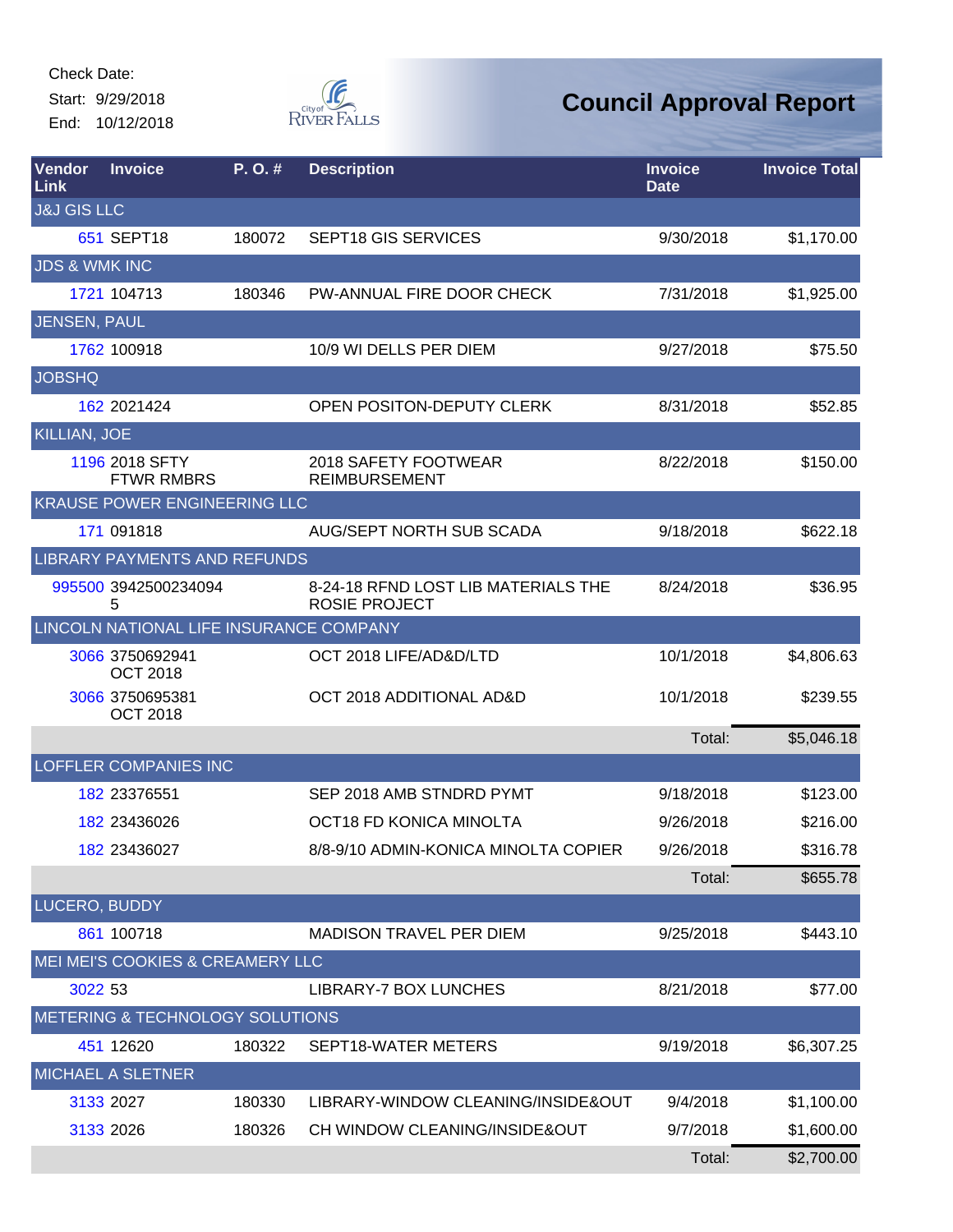Check Date: Start: 9/29/2018 End: 10/12/2018



| Vendor<br><b>Link</b> | <b>Invoice</b>                  | P.O.#  | <b>Description</b>                    | <b>Invoice</b><br><b>Date</b> | <b>Invoice Total</b> |
|-----------------------|---------------------------------|--------|---------------------------------------|-------------------------------|----------------------|
| <b>MIDWEST TAPE</b>   |                                 |        |                                       |                               |                      |
|                       | 409 96311871                    |        | JUL 2018 AUDIO                        | 7/31/2018                     | \$39.99              |
|                       | 409 96310989                    |        | JUL 2018 AUDIO                        | 7/31/2018                     | \$74.98              |
|                       | 409 96330264                    |        | AUG 2018 AUDIO                        | 8/6/2018                      | \$149.96             |
|                       | 409 96330263                    |        | AUG 2018 AUDIO                        | 8/6/2018                      | \$39.99              |
|                       | 409 96343245                    |        | <b>AUG 2018 DVD'S</b>                 | 8/13/2018                     | \$204.65             |
|                       | 409 96343243                    |        | AUG 2018 AUDIO                        | 8/13/2018                     | \$29.99              |
|                       | 409 96364515                    |        | KEY TO EXTRAORDINARY-AUDIO BOOK       | 8/20/2018                     | \$29.99              |
|                       | 409 96364517                    |        | EVERYDAY/RBG-DVDS                     | 8/20/2018                     | \$59.82              |
|                       | 409 96386671                    |        | <b>TAG/MARY SHELLEY-DVDS</b>          | 8/28/2018                     | \$32.00              |
|                       | 409 96386672                    |        | <b>FOXY BROWN-DVD</b>                 | 8/28/2018                     | \$20.99              |
|                       | 409 96385419                    |        | ESCAPADE/SWIFT VENG-AUDIO BOOKS       | 8/28/2018                     | \$94.97              |
|                       | 409 EFT3737                     |        | <b>CREDIT-MISAPPLIED PYMT</b>         | 9/1/2018                      | $-$ \$69.78          |
|                       | 409 96402823                    |        | ADRIFT/BEACH HOUSE-DVDS               | 9/4/2018                      | \$174.68             |
|                       | 409 96402822                    |        | LIFE OF THE PARTY-DVD                 | 9/4/2018                      | \$23.20              |
|                       | 409 96402498                    |        | SHADOW TYRANTS-AUDIO MATERIAL         | 9/4/2018                      | \$44.99              |
|                       | 409 96402499                    |        | ADV OF CAPTAIN UNDERPANTS-AUDIO MAT   | 9/4/2018                      | \$24.99              |
|                       | 409 96402821                    |        | CALYPSO/FEARED-AUDO MATERIALS         | 9/4/2018                      | \$339.91             |
|                       | 409 96422743                    |        | EDUCATED-AUDIO MATERIAL               | 9/10/2018                     | \$39.99              |
|                       | 409 96422745                    |        | <b>JURASSIC WORLD-DVD</b>             | 9/10/2018                     | \$67.47              |
|                       | 409 96441978                    |        | BIG GAME/SQUIRM-AUDIO&DVDS            | 9/18/2018                     | \$236.66             |
|                       | 409 96441977                    |        | FIELD OF BONES/JUROR-AUDIO MAT        | 9/18/2018                     | \$199.95             |
|                       | 409 96441976                    |        | <b>RED WAR 15-AUDIO MATERIAL</b>      | 9/18/2018                     | \$29.99              |
|                       | 409 96441975                    |        | <b>BUTTON MAN/LAW-AUDIO MATERIALS</b> | 9/18/2018                     | \$94.98              |
|                       | 409 96462455                    |        | DRY/BROKEN THINGS-AUDIO MATERIALS     | 9/25/2018                     | \$241.94             |
|                       | 409 96462453                    |        | SPARK OF LIGHT-AUDIO MATERIAL         | 9/25/2018                     | \$44.99              |
|                       | 409 96462454                    |        | ALASKAN HOLIDAY-AUDIO MATERIAL        | 9/25/2018                     | \$104.97             |
|                       |                                 |        |                                       | Total:                        | \$2,376.26           |
|                       | <b>MORRISSETTE, SCOTT</b>       |        |                                       |                               |                      |
|                       | 3566 092618                     |        | 9/26/18 ROCHESTER PER DIEM            | 9/28/2018                     | \$100.00             |
|                       | MSA PROFESSIONAL SERVICES, INC. |        |                                       |                               |                      |
|                       | 1284 200-12-27                  | 180253 | 6/17-9/15 RF MANN VALLEY PLANNING     | 9/21/2018                     | \$5,480.00           |
|                       | MUNICIPAL CODE CORPORATION      |        |                                       |                               |                      |
|                       | 773 00315357                    | 180340 | AUG 2018 UPDATES TO CODES / OR        | 8/21/2018                     | \$1,903.91           |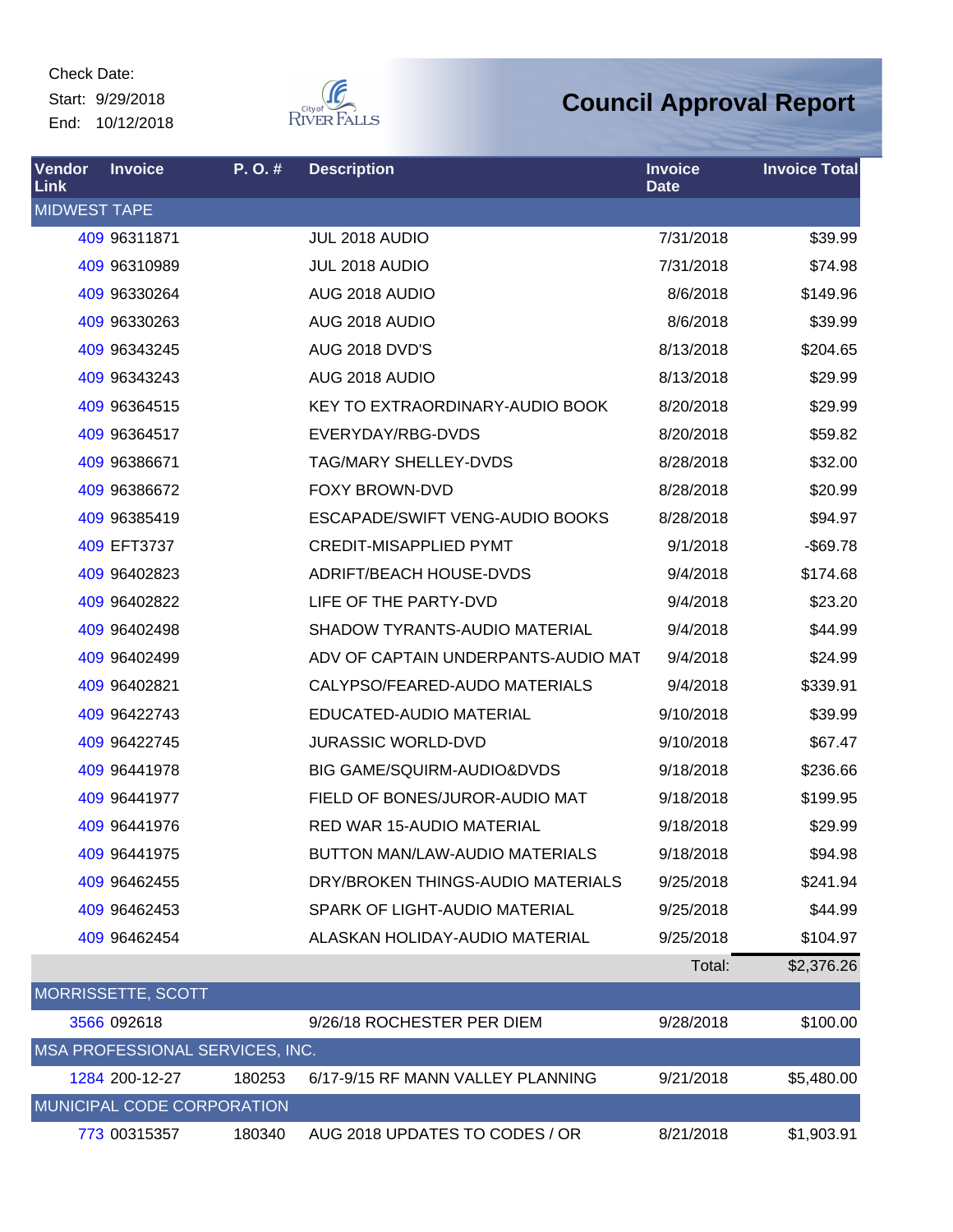Start: 9/29/2018 End: 10/12/2018



| Vendor<br>Link    | <b>Invoice</b>                       | $P. O.$ # | <b>Description</b>                                          | <b>Invoice</b><br><b>Date</b> | <b>Invoice Total</b> |
|-------------------|--------------------------------------|-----------|-------------------------------------------------------------|-------------------------------|----------------------|
|                   |                                      |           | MUNICIPAL ELECTRIC UTILITIES OF WISCONSIN INC               |                               |                      |
|                   | 188 JTS1440                          | 180094    | 2018 JT&S PRGM-BALANCE OF SESSIONS                          | 9/7/2018                      | \$2,744.44           |
|                   | NORTHERN STATES POWER COMPANY WI     |           |                                                             |                               |                      |
|                   | 344 SEP18#520010<br>7624318          |           | THRU 9/15-PRESCOTT AMB POWER BILL                           | 9/17/2018                     | \$258.03             |
|                   | ONE TIME PAY VENDOR                  |           |                                                             |                               |                      |
|                   | 9999 180628                          |           | REFUND-SALES TAX CHARGED                                    | 8/31/2018                     | \$18.77              |
|                   | 9999 41739                           |           | REFUND-PARK SHELTER LESS ADMIN FEE                          | 8/31/2018                     | \$25.00              |
|                   | 9999 3079600029345<br>3              |           | <b>LOST BOOK-JIM THORPE</b>                                 | 9/10/2018                     | \$25.00              |
|                   | 9999 3045800423020<br>1              |           | LOST BOOK-BAD KITTY: PUPPY'S BIG DAY                        | 9/13/2018                     | \$14.00              |
|                   | 9999 4N80DRXHMV                      |           | <b>RESTITUTION PD BY S.HUGHES</b>                           | 9/24/2018                     | \$300.00             |
|                   | 9999 091018                          |           | REFUND-LOST LIBRARY BKS FOUND                               | 9/25/2018                     | \$27.94              |
|                   | 9999 OCT18                           |           | MEMORIAL-JAMES GOTTFREDSEN                                  | 10/1/2018                     | \$50.00              |
|                   |                                      |           |                                                             | Total:                        | \$460.71             |
| PETERSON, AMY     |                                      |           |                                                             |                               |                      |
|                   | 2084 092618                          |           | 9/26/18 ROCHESTER PER DIEM                                  | 9/28/2018                     | \$100.00             |
|                   | PLOEGER, JEFFREY                     |           |                                                             |                               |                      |
|                   | 1075 2018                            |           | 2018 SAFETY FOOTWEAR<br><b>REIMBURSEMENT</b>                | 9/26/2018                     | \$150.00             |
|                   | PLUM CITY PUBLIC LIBRARY             |           |                                                             |                               |                      |
|                   | 2153 091918                          |           | DAMAGED CD REPLACEMENT-IQ                                   | 9/19/2018                     | \$10.00              |
| <b>POSTMASTER</b> |                                      |           |                                                             |                               |                      |
|                   | 276 100518                           |           | ELECTION-POLLING LOCATION CHANGE                            | 10/5/2018                     | \$648.76             |
|                   | PROFESSIONAL PLACEMENT SERVICES LLC  |           |                                                             |                               |                      |
|                   | 858 CLIENT2019                       |           | JAN17-AUG18 SKIP TRACING FEES                               | 8/29/2018                     | \$40.60              |
|                   | <b>RFPD PAYMENTS / REFUNDS</b>       |           |                                                             |                               |                      |
|                   | 992100 OCT 23-24 WI<br><b>SUMMIT</b> |           | REG FEE RYAN MILLER 2017 OPIOD / METH<br><b>SUMMIT 2018</b> | 8/21/2018                     | \$75.00              |
|                   | <b>RIVER CITY ELECTRIC</b>           |           |                                                             |                               |                      |
|                   | 1291 1450                            | 180292    | AUG 2018 Ambulance House- Install Under                     | 8/28/2018                     | \$834.00             |
|                   | RIVER FALLS CHAMBER OF COMMERCE INC  |           |                                                             |                               |                      |
|                   | 225 16262                            |           | FOR APPLIANCE REBATES                                       | 9/6/2018                      | \$225.00             |
|                   | 225 16275                            |           | <b>CUSTOMER APPRECIATION CHAMBER</b><br><b>CHECK</b>        | 9/13/2018                     | \$20.00              |
|                   |                                      |           |                                                             | Total:                        | \$245.00             |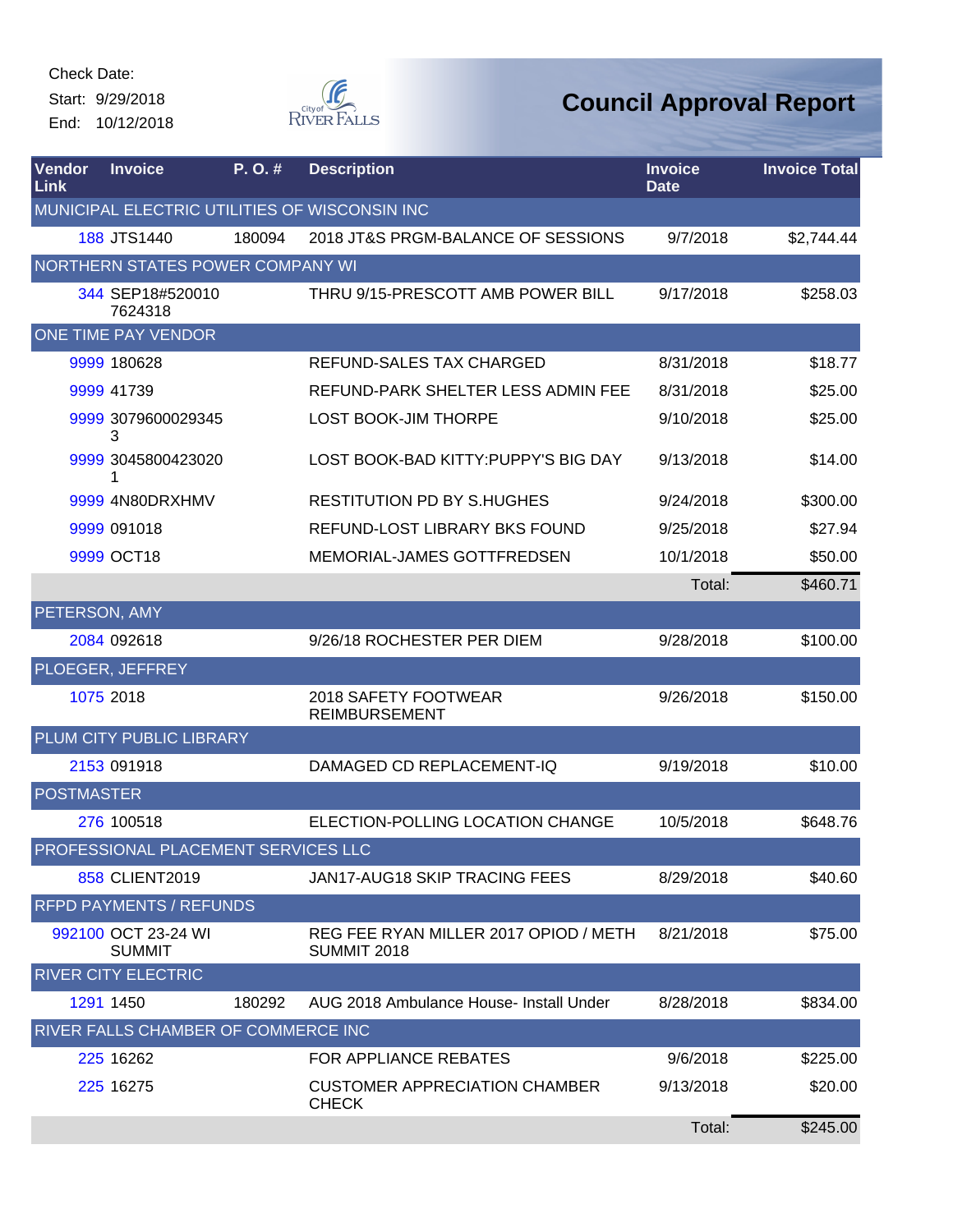Start: 9/29/2018 End: 10/12/2018



| Vendor<br>Link         | <b>Invoice</b>                           | P.O.#  | <b>Description</b>                                     | <b>Invoice</b><br><b>Date</b> | <b>Invoice Total</b> |
|------------------------|------------------------------------------|--------|--------------------------------------------------------|-------------------------------|----------------------|
|                        | ROHL CONSTRUCTION INC                    |        |                                                        |                               |                      |
|                        | 2983 11422                               | 180352 | DOG PARK-GRAVEL/TRAIL PROJECTS/INV                     | 9/19/2018                     | \$8,868.46           |
| <b>ROHLOFF, JASON</b>  |                                          |        |                                                        |                               |                      |
|                        | 2920 092218                              |        | 9/22/18 BALTIMORE PER DIEM                             | 9/28/2018                     | \$201.75             |
| <b>SAMUEL WESSEL</b>   |                                          |        |                                                        |                               |                      |
|                        | 3489 092618                              |        | 9/26/18 ROCHESTER PER DIEM                             | 9/26/2018                     | \$100.00             |
|                        | <b>SCHINDLER ELEVATOR CORP</b>           |        |                                                        |                               |                      |
|                        | 444 8104876558                           | 180022 | 9/1-11/30 ELEVATOR MAINT-LIBRARY                       | 9/1/2018                      | \$836.97             |
|                        | <b>SCHOLASTIC LIBRARY PUBLISHING INC</b> |        |                                                        |                               |                      |
|                        | 239 17629891                             |        | ALGERIA/CHILE-BOOKS                                    | 8/24/2018                     | \$660.00             |
|                        | 239 17629892                             |        | GREENLAND/FINLAND-BOOKS                                | 8/24/2018                     | \$360.00             |
|                        | 239 17696011                             |        | FORD/HONDA-BOOKS                                       | 9/4/2018                      | \$345.00             |
|                        |                                          |        |                                                        | Total:                        | \$1,365.00           |
| <b>SCHREINER, KERI</b> |                                          |        |                                                        |                               |                      |
|                        | 1059 PER DIEM 10-<br>$12 - 18$           |        | OCT 2018 ECONOMIC DEVELOPMENT<br>CONF NAPERVILLE, IL   | 9/11/2018                     | \$290.10             |
|                        | <b>SHORT ELLIOTT HENDRICKSON INC</b>     |        |                                                        |                               |                      |
|                        | 244 355314-1                             | 180230 | AUG18-RFMU SYCAMORE WARRANTY INSP.                     | 8/31/2018                     | \$353.31             |
|                        | 244 355314                               |        | AUG18-RFMU MISC ENG SVCS                               | 9/11/2018                     | \$101.51             |
|                        |                                          |        |                                                        | Total:                        | \$454.82             |
|                        | SHRED-IT US HOLDCO, INC                  |        |                                                        |                               |                      |
|                        | 2439 8125647853                          | 180075 | AUG/SEPT2018 SHRED IT SVCS-CITY<br><b>DEPTS</b>        | 9/22/2018                     | \$306.40             |
| SIMPSON, SCOT          |                                          |        |                                                        |                               |                      |
|                        | 953 091218                               |        | 9/12/18 MADISON PER DIEM                               | 9/12/2018                     | \$260.66             |
|                        | 953 092218                               |        | 9/22 BALTIMORE PER DIEM                                | 9/22/2018                     | \$244.10             |
|                        |                                          |        |                                                        | Total:                        | \$504.76             |
|                        | <b>STAFFORD ROSENBAUM</b>                |        |                                                        |                               |                      |
|                        | 2522 1212067                             | 180087 | THRU 6/30-AUDIT LETTERS/TOWN OF TROY                   | 7/18/2018                     | \$188.00             |
|                        | STATE OF WI - DEPT OF TRANSPORTATION     |        |                                                        |                               |                      |
|                        | 219 2018                                 |        | <b>PD-TRACS CONF REG FEES-</b><br>WALKER/HECHT/KENNETT | 9/27/2018                     | \$180.00             |
|                        | 219 2018 FORD<br><b>EXP</b>              |        | '18 FORD EXP-REG/TITLE                                 | 9/30/2018                     | \$77.50              |
|                        |                                          |        |                                                        | Total:                        | \$257.50             |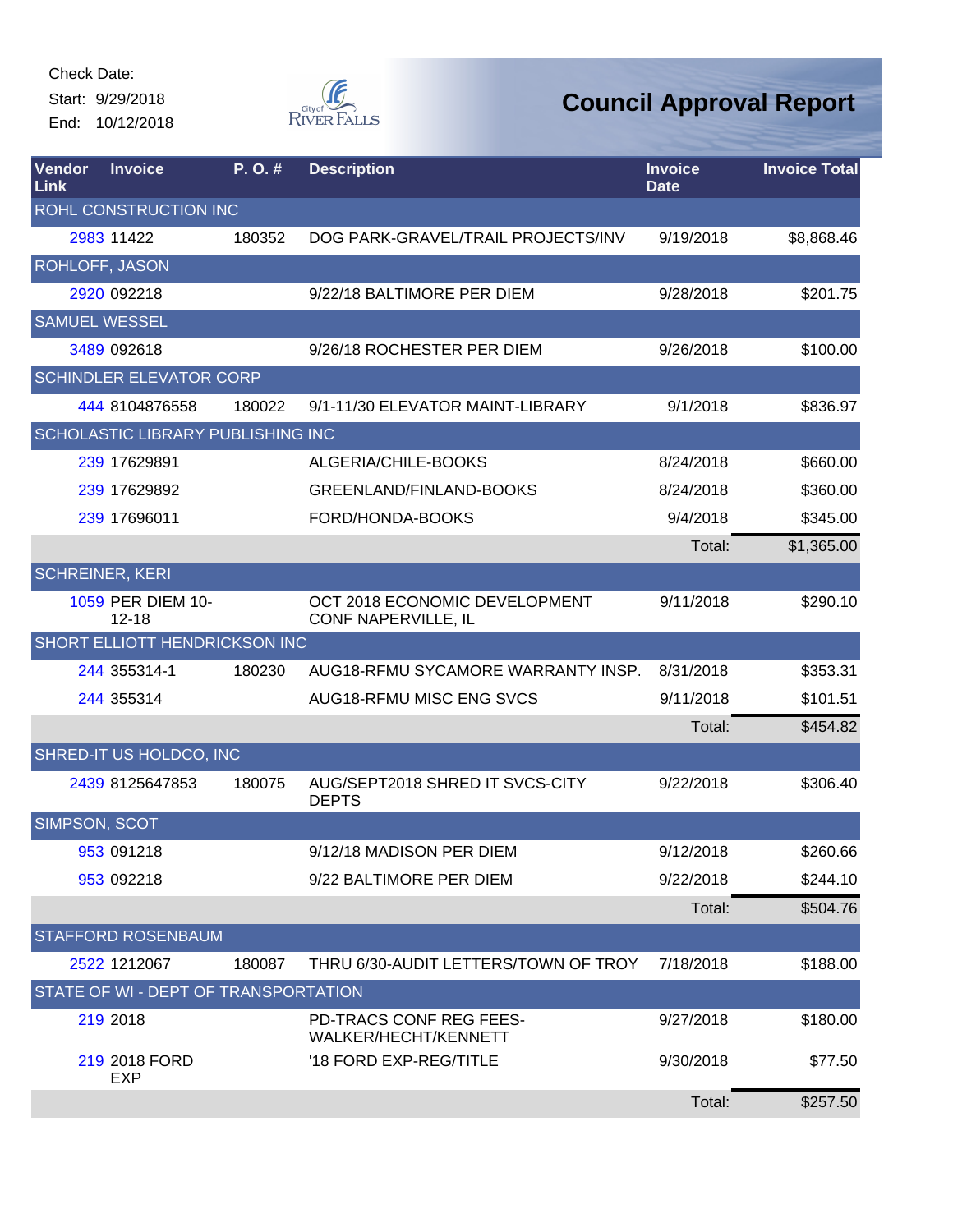Start: 9/29/2018 End: 10/12/2018



| Vendor<br>Link   | <b>Invoice</b>                                     | P.O.#  | <b>Description</b>                                      | <b>Invoice</b><br><b>Date</b> | <b>Invoice Total</b> |  |  |  |  |  |
|------------------|----------------------------------------------------|--------|---------------------------------------------------------|-------------------------------|----------------------|--|--|--|--|--|
|                  | STATEWIDE ENERGY EFFICIENCY & RENEWABLES ADMIN INC |        |                                                         |                               |                      |  |  |  |  |  |
|                  | <b>243 AUG18</b>                                   |        | AUG18 CTC ENERGY EFF FUNDS TO<br><b>FOCUS ON ENERGY</b> | 9/25/2018                     | \$5,047.18           |  |  |  |  |  |
|                  | STUART C IRBY TOOL AND SAFETY                      |        |                                                         |                               |                      |  |  |  |  |  |
|                  | 156 S010907156.00 180302<br>1                      |        | <b>URD SPLICE</b>                                       | 9/4/2018                      | \$712.50             |  |  |  |  |  |
|                  | 156 S010888848.00 180318<br>2                      |        | INDEL100KPCIR 100 AMP FUSE                              | 9/12/2018                     | \$133.50             |  |  |  |  |  |
|                  |                                                    |        |                                                         | Total:                        | \$846.00             |  |  |  |  |  |
|                  | TD & I CABLE MAINTENANCE INC                       |        |                                                         |                               |                      |  |  |  |  |  |
|                  | 2008 9059                                          | 180355 | E CASCADE/WASSON-Directional Boring                     | 9/25/2018                     | \$10,427.50          |  |  |  |  |  |
|                  | 2008 9060                                          | 180355 | <b>GOLF VIEW 2-Directional Boring</b>                   | 9/25/2018                     | \$31,299.00          |  |  |  |  |  |
|                  | 2008 9061                                          | 180355 | <b>QUARRY RD-Directional Boring</b>                     | 9/25/2018                     | \$2,001.00           |  |  |  |  |  |
|                  | 2008 9062                                          | 180355 | 6TH ST ON CAMPUS-Directional Boring                     | 9/25/2018                     | \$9,353.00           |  |  |  |  |  |
|                  | 2008 9063                                          | 180355 | <b>GOLF VIEW-Directional Boring</b>                     | 9/25/2018                     | \$6,270.00           |  |  |  |  |  |
|                  |                                                    |        |                                                         | Total:                        | \$59,350.50          |  |  |  |  |  |
|                  | TITTLE, JAMES                                      |        |                                                         |                               |                      |  |  |  |  |  |
|                  | 3563 180905                                        | 180343 | <b>EMPLOYEE RECRUITMENT VIDEO</b>                       | 9/5/2018                      | \$2,500.00           |  |  |  |  |  |
|                  | TOLTZ, KING, DUVALL, ANDERSON & ASSOCIATES         |        |                                                         |                               |                      |  |  |  |  |  |
|                  | 2172 002018003294                                  | 170122 | 7/29/18-8/25/18 - N INTERCEPTOR<br><b>DOWNSTREAM</b>    | 8/31/2018                     | \$93.34              |  |  |  |  |  |
|                  | 2172 002018003293                                  | 170376 | 7/29-8/25 N INTERCEPTOR SVCS                            | 8/31/2018                     | \$127.40             |  |  |  |  |  |
|                  |                                                    |        |                                                         | Total:                        | \$220.74             |  |  |  |  |  |
| <b>TRAVELERS</b> |                                                    |        |                                                         |                               |                      |  |  |  |  |  |
|                  | 3027 2018-<br>4070F4165<br>20F4                    | 180294 | 2018-19 WC/CM PKG/LIAB/UMBR/AUTO INS<br>PYMT 2 OF 4     | 9/11/2018                     | \$12,957.75          |  |  |  |  |  |
|                  | <b>TRI TECH SOFTWARE SYST</b>                      |        |                                                         |                               |                      |  |  |  |  |  |
|                  | 1347 VA00643                                       | 180334 | 2018 SOFTWARE MAINT CONTRACT                            | 9/26/2018                     | \$7,492.29           |  |  |  |  |  |
|                  | <b>TRI-STATE BOBCAT</b>                            |        |                                                         |                               |                      |  |  |  |  |  |
|                  | 822 N10505                                         |        | BOBCAT EXCAVATOR RENTAL                                 | 8/30/2018                     | \$855.00             |  |  |  |  |  |
|                  | US BANK NATIONAL ASSOC                             |        |                                                         |                               |                      |  |  |  |  |  |
|                  | 284 SEPT18<br><b>PCARDS</b>                        |        | SEPT18 PCARD TRANSACTIONS                               | 9/25/2018                     | \$80,714.08          |  |  |  |  |  |
|                  | USIC LOCATING SERVICES LLC                         |        |                                                         |                               |                      |  |  |  |  |  |
|                  | 286 301074                                         | 180042 | SEPT2018 LOCATING WATER / ELECTRIC                      | 9/30/2018                     | \$6,116.53           |  |  |  |  |  |
|                  | 286 301075                                         | 180045 | SEPT2018 LOCATING STORM / SANITARY                      | 9/30/2018                     | \$3,637.33           |  |  |  |  |  |
|                  |                                                    |        |                                                         | Total:                        | \$9,753.86           |  |  |  |  |  |